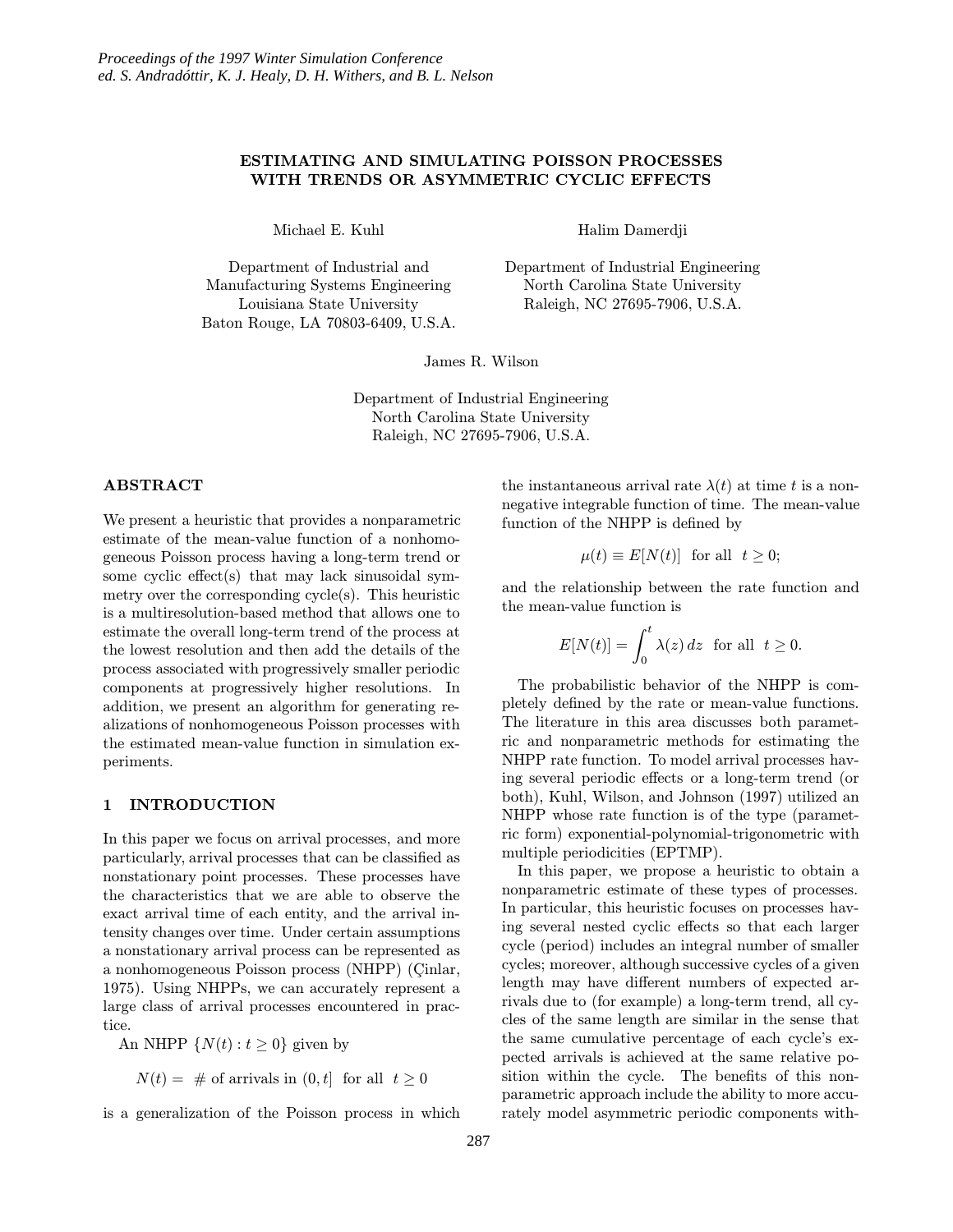out (a) having to include a large number of trigonometric rate components (as is often required in some parametric approaches); or (b) having to sample from a lengthy historical record (as in trace-driven simulation).

# 2 THE ESTIMATION PROCEDURE

We have developed the heuristic method below in an attempt to represent the periodic behavior and long-term trends exhibited by many nonhomogeneous Poisson processes in such a way that the known arrival patterns can be represented by fewer parameters than are required by an EPTMP-type rate function. This method can be applied to many arrival processes for which the following two assumptions hold:

Assumption 1 There are p distinct cycle lengths (periods)

$$
b_1 > b_2 > \ldots > b_p
$$

such that  $b_i$  is an integral multiple of  $b_{i+1}$  for  $i =$  $1, 2, \ldots, p-1$ . Moreover, the time horizon  $(0, S]$  is taken such that  $S$  is an integral multiple of  $b_1$ .

**Assumption 2** Within each cycle  $[(j-1)b_i, jb_i)$  of length  $b_i$   $(1 \leq i \leq p)$ , the buildup over time  $t = (j - 1)b_i + s$  of the cumulative percentage  $[\mu(t) - \mu((j-1)b_i)] / [\mu(jb_i) - \mu((j-1)b_i)]$  of the cycle's expected number of arrivals is described by the same function  $R_i(s)$  of the time s that has elapsed since the beginning of the cycle so that

$$
R_i(s) \equiv \frac{\mu((j-1)b_i + s) - \mu((j-1)b_i)}{\mu(jb_i) - \mu((j-1)b_i)}
$$

for all  $s \in [0, b_i)$  and for  $j = 1, 2, \ldots$ .

This method uses a monotonically increasing function to represent each periodic component and the long-term trend. A type of multiresolution analysis is performed similar to that of wavelet multiresolution analysis. At the lowest resolution, Resolution 0, we look at the overall arrival process which may contain long-term trends over time. Then as we increase the level of resolution, more detail is added. The levels of resolution we consider are those that correspond to the periodic components. If there are p periodic components present, Resolution 1 will correspond to the largest period  $b_1$  and Resolution  $p$  will correspond to the smallest period  $b_p$ .

For Resolution 0, we take

$$
R_0(t) \equiv \mu(t)/\mu(S)
$$
 for all  $t \in (0, S];$ 

and we estimate  $R_0(t)$  by fitting an increasing function,  $R_0(t)$ , to the cumulative fraction of arrivals over the time horizon  $(0, S]$ . (If no long-term trends exist, a linear function will be fit to the cumulative fraction of arrivals.) For Resolution  $i, i = 1, 2, \ldots, p$ , we fit an increasing function  $\widehat{R}_i(s)$  to estimate the distribution of the cumulative percentage  $R_i(s)$  of superimposed arrivals for all  $s \in [0, b_i)$ , the full cycle associated with Resolution i. That is, we will fit a curve to the cumulative fraction of arrivals over the period. Note that the fitted curve must have a value of 0 at the start of the period and a value of 1.0 at the end of the period. Also note that only fully observed periods should be used when fitting the curve.

To estimate the mean-value function  $\mu(t)$ , we must first estimate the functions  $R_i(s)$  for all  $s \in [0, b_i)$ and  $i = 0, 1, \ldots, p$  (where  $b_0 \equiv S$ ). In stage  $i = 0$ , we fit a monotonically increasing function  $R_0(t)$  to the points

$$
\{[jb_1, N(jb_1)/N(S)]^T : j = 0, 1, ..., S/b_1\}
$$

such that  $\widehat{R}_0(0) = 0$  and  $\widehat{R}_0(S) = 1$ .

To estimate  $R_i(\cdot)$  for stage i where  $1 \leq i \leq p-1$ , we fit a monotonically increasing function  $\hat{R}_i(s)$  to the points

$$
\{[jb_{i+1}, G_i(jb_{i+1})]^{\mathrm{T}} : j = 0, 1, \ldots, b_i/b_{i+1}\},\
$$

where

$$
G_i(s) \equiv \frac{\displaystyle\sum_{\ell=0}^{(S/b_i)-1} N(\ell b_i + s) - N(\ell b_i)}{N(S)} \text{ for } s \in [0,b_i)
$$

is the cumulative percentage of arrivals observed up to time  $s \in [0, b_i)$ , averaged over all observed cycles of length  $b_i$ ; and we require that the function  $R_i(s)$  fitted for Resolution i must satisfy  $\hat{R}_i(0) = 0$ ,  $R_i(b_i) = 1.$ 

To estimate  $R_p(\cdot)$  for stage p, we let  $\tau_1,\ldots,\tau_{N(S)}$ denote the observed  $N(S)$  arrival times and define  $\eta_i = \tau_i \mod b_p$ . Let  $\eta_{(1)} < \eta_{(2)} < \ldots < \eta_{(N(S))}$  be the corresponding ordered event times on the cycle  $[0, b_p)$  of the superimposed arrival process. Then we fit a monotonically increasing function  $R_p(s)$  to the points

$$
\left\{[\eta_{(i)}, i/N(S)]^{\mathrm{T}} : i = 1, \ldots, N(S)\right\}
$$

such that  $\widehat{R}_p(0) = 0$  and  $\widehat{R}_p(b_p) = 1$ .

The final estimate  $\hat{\mu}(t)$  of the mean-value function  $\mu(t)$  is computed as follows: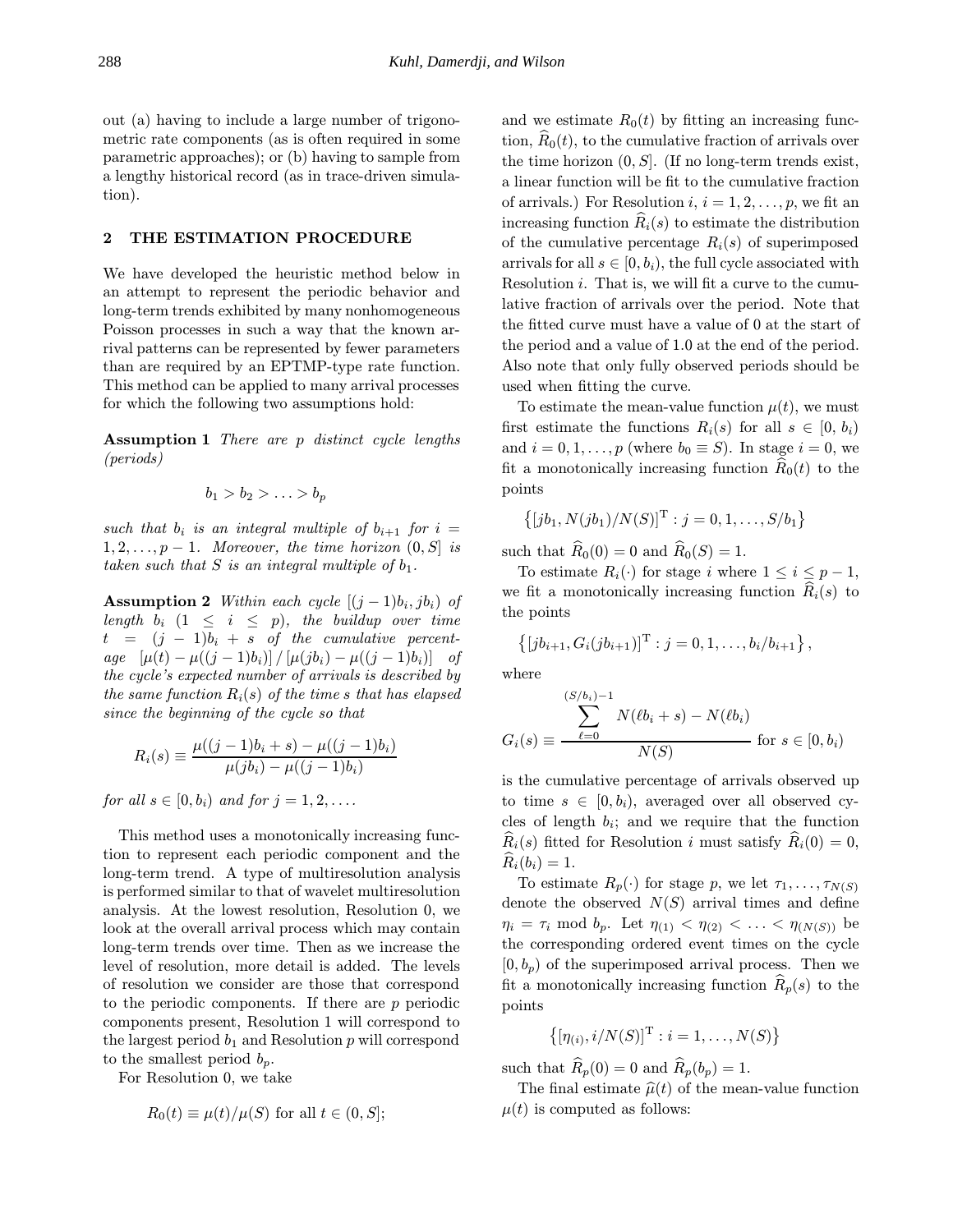$$
\widehat{\mu}(t) = N(S)\widehat{Q}_0(t) \quad \text{for} \quad t \in (0, S] \tag{1}
$$

where the  $\hat{Q}_i(t)$  for  $i = p, p - 1, \ldots, 1, 0$  are defined iteratively as follows:

$$
\widehat{Q}_p(t) = \widehat{R}_p(t - (j_{p,t} - 1)b_p), \qquad (2)
$$

and

$$
\widehat{Q}_i(t) = \widehat{R}_i \left( (j_{i+1,t} - 1)b_{i+1} - (j_{i,t} - 1)b_i \right) \qquad (3)
$$

$$
+ \widehat{Q}_{i+1}(t) \left[ \widehat{R}_i \left( j_{i+1,t} b_{i+1} - (j_{i,t} - 1)b_i \right) \right. \\ - \widehat{R}_i \left( (j_{i+1,t} - 1)b_{i+1} - (j_{i,t} - 1)b_i \right) \right],
$$

and  $j_{i,t}$  is the unique integer j such that

$$
(j-1)b_i \le t < jb_i.
$$

Notice that for  $i = 0, 1, \ldots, p - 1, \quad \widehat{Q}_i(t)$  represents a "refined" estimate of  $R_i(t \mod b_i)$  that depends not only on  $\hat{R}_i(t \mod b_i)$  but also on  $\hat{Q}_i(t)$ for  $j = i + 1, \ldots, p$ . In particular, (3) shows that each  $\hat{Q}_i(t)$  is the sum of two components: (a) the estimated fraction of arrivals in the current cycle  $[(j_{i,t}-1)b_i, j_{i,t}b_i]$  of length  $b_i$  that occur up to the beginning time  $(j_{i+1,t} - 1)b_{i+1}$  of the current cycle  $[(j_{i+1,t}-1)b_{i+1}, j_{i+1,t}b_{i+1}]$  of length  $b_{i+1}$ ; and (b) the estimated fraction of arrivals in the current cycle of length  $b_i$  that also fall in the subinterval  $[(j_{i+1,t}-1)b_{i+1},t)$  of the current cycle of length  $b_{i+1}$ . With regard to (b), we see that

$$
\overline{R}_i (j_{i+1,t}b_{i+1} - (j_{i,t} - 1)b_i)
$$
  
-
$$
\overline{R}_i ((j_{i+1,t} - 1)b_{i+1} - (j_{i,t} - 1)b_i)
$$

estimates the fraction of arrivals in the current cycle of length  $b_i$  that also fall in the current cycle of length  $b_{i+1}$ ; and  $\ddot{Q}_{i+1}(t)$  is in trun a "refined" estimate of the fraction of arrivals in the current cycle of length  $b_{i+1}$  that occur up to time t.

To illustrate how the estimate of the mean-value function  $\hat{\mu}(t)$  is constructed, we will define the following notation. We will denote the mean-value function at Resolution  $\ell$  by  $\widehat{\mu}_{\ell}(t)$ . This will represent the mean-value function containing the details associated with resolutions up to Resolution  $\ell$  and will exclude the details associated with higher resolutions. This amounts to setting  $p = \ell$  in (1) such that

$$
\widehat{\mu}_{\ell}(t) = N(S)\widehat{Q}_0(t) \quad \text{for} \quad t \in (0, S] \tag{4}
$$

where the  $\hat{Q}_i(t)$  for  $i = \ell, \ell - 1, \ldots, 1, 0$  are defined iteratively as follows:

$$
\widehat{Q}_{\ell}(t)=\widehat{R}_{\ell}\left(t-(j_{\ell,t}-1)b_{\ell}\right),\,
$$

and

$$
\begin{aligned} \widehat{Q}_i(t) &= \widehat{R}_i \left( (j_{i+1,t} - 1)b_{i+1} - (j_{i,t} - 1)b_i \right) \\ &+ \widehat{Q}_{i+1}(t) \left[ \widehat{R}_i \left( j_{i+1,t} b_{i+1} - (j_{i,t} - 1)b_i \right) \right. \\ &\quad - \widehat{R}_i \left( (j_{i+1,t} - 1)b_{i+1} - (j_{i,t} - 1)b_i \right) \right], \end{aligned}
$$

So, for  $\ell = p$ ,  $\widehat{\mu}_p(t) = \widehat{\mu}(t)$ . The following example will illustrate this multiresolution fitting procedure.

### 3 AN EXAMPLE

We apply the above heuristic method to a realization of an NHPP with a low long-term trend and two periodic components. In terms of time units, the periodic components have periods of one week and one day. The time interval we will consider (in days) is (0, 35]. The underlying NHPP has the form of the above heuristic, where the cumulative fraction of arrivals for Resolutions 0, 1, and 2, respectively, have the form

$$
R_0(s)=0.0258s+0.0000647s^2, \qquad 0 < s \leq 35, \\ R_1(s)=0.2042s+0.04426s^2 \\ \qquad \qquad -0.01772s^3+0.001449s^4, \qquad 0 < s \leq 7, \\ R_2(s)=1.1182s+0.7636s^2-0.8818s^3, \quad 0 < s \leq 1.
$$

The realization of this arrival process which we will fit is shown in Figure 1. The data for this arrival process was obtained using the variate generation method described in Section 5.

To apply the heuristic method, we begin by fitting curves at each resolution. Since this process contains two periodic components, we will fit curves at: (a) Resolution 0, corresponding to the long-term trend; (b) Resolution 1, corresponding to the component with a period of 1 week, so that  $b_1 = 7$  days; and (c) Resolution 2, corresponding to the component with a period of  $b_2 = 1$  day. For the construction of the mean-value function, the points of importance at Resolution 0 are those that correspond to the cumulative fraction of arrivals observed at the end of each Resolution 1 period. Therefore, in this example we fit a curve to the observed cumulative fraction of arrivals at the end of each week. This fitted function at Resolution 0,  $R_0(s)$ , is shown in Figure 2.

The next step in the heuristic method is to fit a curve at Resolution 1 which is associated with a period of 1 week. First, the cumulative fraction of arrivals over each week are superimposed. Then, similar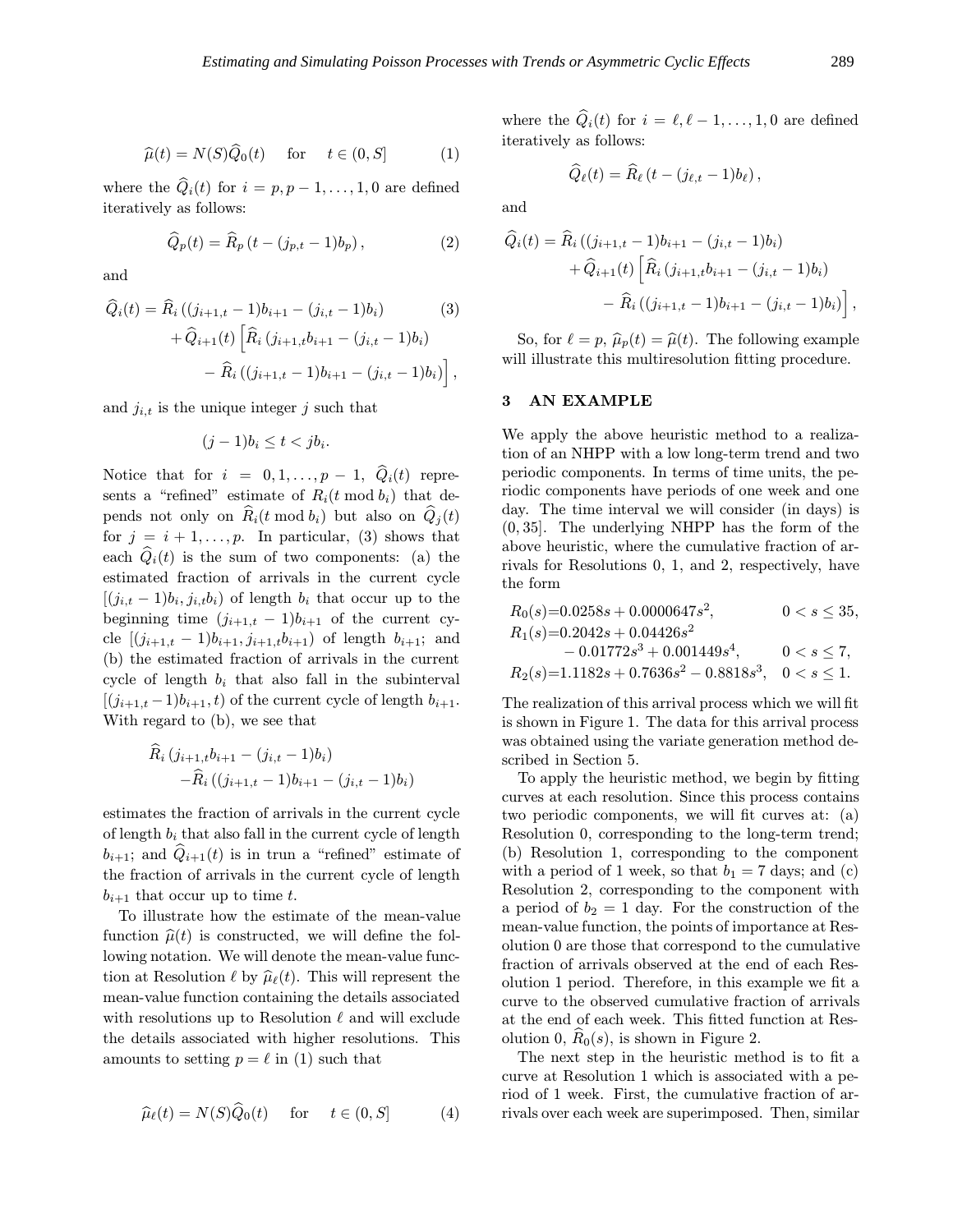

Figure 1: A Realization of the NHPP Having a Linear Trend and Two Periodicities



Figure 2: Fitted Function at Resolution 0,  $\widehat{R}_0(s)$ 



Figure 3: Fitted Function at Resolution 1,  $\widehat{R}_1(s)$ 



Figure 4: Fitted Function at Resolution 2,  $\widehat{R}_2(s)$ 

to Resolution 0, the points of importance at Resolution 1 for constructing the mean-value function are those that correspond to the cumulative fraction of arrivals observed at the end of each period at Resolution 2. Therefore, in this example we fit a curve over the period of 1 week to the observed cumulative fraction of arrivals at the end of each day of the week. This fitted function at Resolution 1,  $R_1(s)$ , is shown in Figure 3.

Finally, we fit a curve to Resolution 2 which is associated with the smallest period of 1 day. First, the cumulative number of arrivals over each day are superimposed. Then, a function is fit to these points over a period of one day. The resulting fitted function for Resolution 2,  $R_2(s)$ , is shown in Figure 4.

After fitting curves at each resolution, we construct the estimated mean-value function. This procedure is presented graphically in Figures 5–7. To show how the mean-value function is constructed, we will use the notation for the mean-value function at Resolution  $\ell$  along with a graphical representation of the procedure at each step. For clarity, these Figures 5– 7 only show the first 14 days of the 35-day interval. The process of constructing the mean-value function begins by calculating the mean-value function at Resolution 0,  $\hat{\mu}_0(t)$ , for  $t \in (0, 35]$ . That is, we scale the Resolution 0 curve (fit to the cumulative fraction of arrivals over  $(0, 35)$  by  $N(S)$  (the estimate of the expected number of arrivals in (0, 35]). That is, we calculate

$$
\widehat{\mu}_0(t) = N(S)\widehat{Q}_0(t) = N(S)\widehat{R}_0(t), \quad t \in (0, 35].
$$

The resulting fitted mean-value function at Resolution 0 is shown in Figure 5.

The next step is to add the details of the weekly periodic component to the mean-value function. This is done by calculating  $\hat{\mu}_1(t), t \in (0, 35]$ . Over each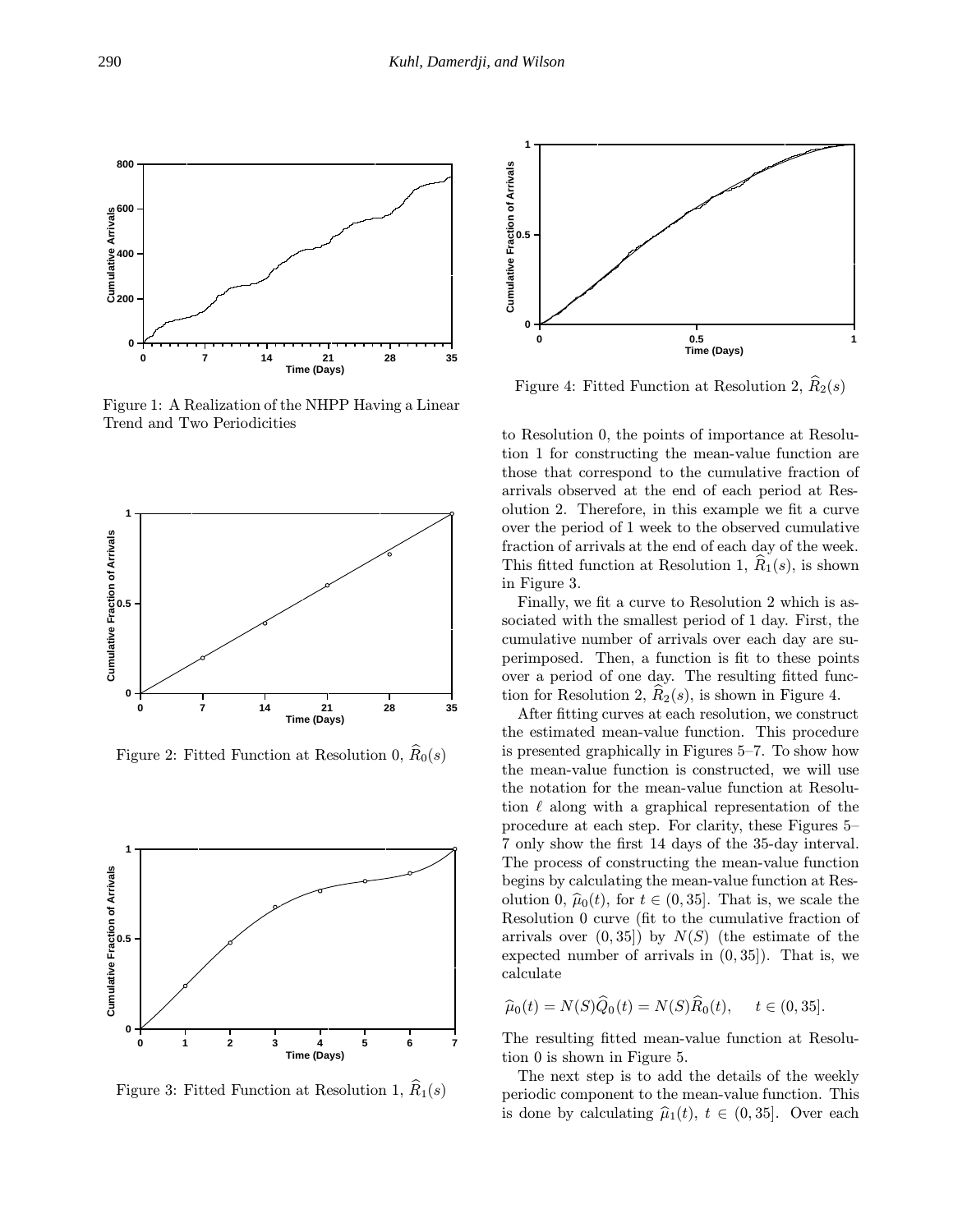

Figure 5: Fitted Mean-Value Function at Resolution  $0, \hat{\mu}_0(t)$ 



Figure 6: Fitted Mean-Value Function at Resolution 1,  $\hat{\mu}_1(t)$  (Solid Line) Superimposed on  $\hat{\mu}_0(t)$  (Dashed Line)



Figure 7: Fitted Mean-Value Function at Resolution 2,  $\hat{\mu}_2(t)$  (Solid Line) Superimposed on  $\hat{\mu}_1(t)$  (Dashed Line)

week, the fitted Resolution 1 curve is scaled by the expected number of arrivals in that week. Here, for the first week from equation (4) we have

$$
\begin{array}{rcl}\n\widehat{\mu}_1(t) & = & N(S)\widehat{Q}_0(t) \\
& = & N(S)\widehat{R}_0(7)\widehat{Q}_1(t) \\
& = & N(S)\widehat{R}_0(7)\widehat{R}_1(t), \quad t \in (0,7].\n\end{array}
$$

In a similar manner using equation (4), we calculate the mean-value function at Resolution 1 for the subsequent weeks. The resulting mean-value function at Resolution 1 is shown in Figure 6.

Finally, we add the details of the daily periodic component to the mean-value function. To do this, we calculate  $\hat{\mu}_2(t)$ ,  $t \in (0, 35]$ , the mean-value function at Resolution 2. Over each week, the fitted Resolution 2 curve is scaled by the expected number of arrivals in that day. Here, for the first day from equation (4) we have

$$
\begin{aligned}\n\widehat{\mu}_2(t) &= N(S)\widehat{Q}_0(t) \\
&= N(S)\widehat{R}_0(7)\widehat{Q}_1(t) \\
&= N(S)\widehat{R}_0(7)\widehat{R}_1(1)\widehat{Q}_2(t) \\
&= N(S)\widehat{R}_0(7)\widehat{R}_1(1)\widehat{R}_2(t), \quad t \in (0,1].\n\end{aligned}
$$

In a similar manner using equation (4), we calculate the mean-value function at Resolution 2 for the subsequent days. The resulting mean-value function at Resolution 2 is shown in Figure 7. Since only two periodicities are present in the process, the final estimate of the mean-value function  $\hat{\mu}(t)$  is the Resolution 2 estimate  $\hat{\mu}_2(t)$ . Figure 8 shows the fitted mean-value function plotted against the observed cumulative number of arrivals. 0 To illustrate the ability of this multiresolution procedure to estimate the underlying mean-value function,  $\mu(t)$ , at time t, for  $t \in (0, S]$ , from one realization of the process, we generated 100 replications of the NHPP and fit each realization using the procedure. We then constructed a 90% tolerance interval for  $\mu(t)$ ,  $t \in (0, 35]$ , which is plotted in Figure 9. From a visual inspection, the tolerance interval shows that the multiresolution procedure is capable of accurately obtaining an estimate of the underlying mean-value function from one realization of the process.

#### 4 AN APPLICATION

In a project sponsored by the United Network for Organ Sharing, Pritsker et al. (1995) applied NH-PPs with EPTMP-type rate functions (Kuhl, Wilson, and Johnson, 1997) to model the arrival of livertransplant patients to transplant centers. In this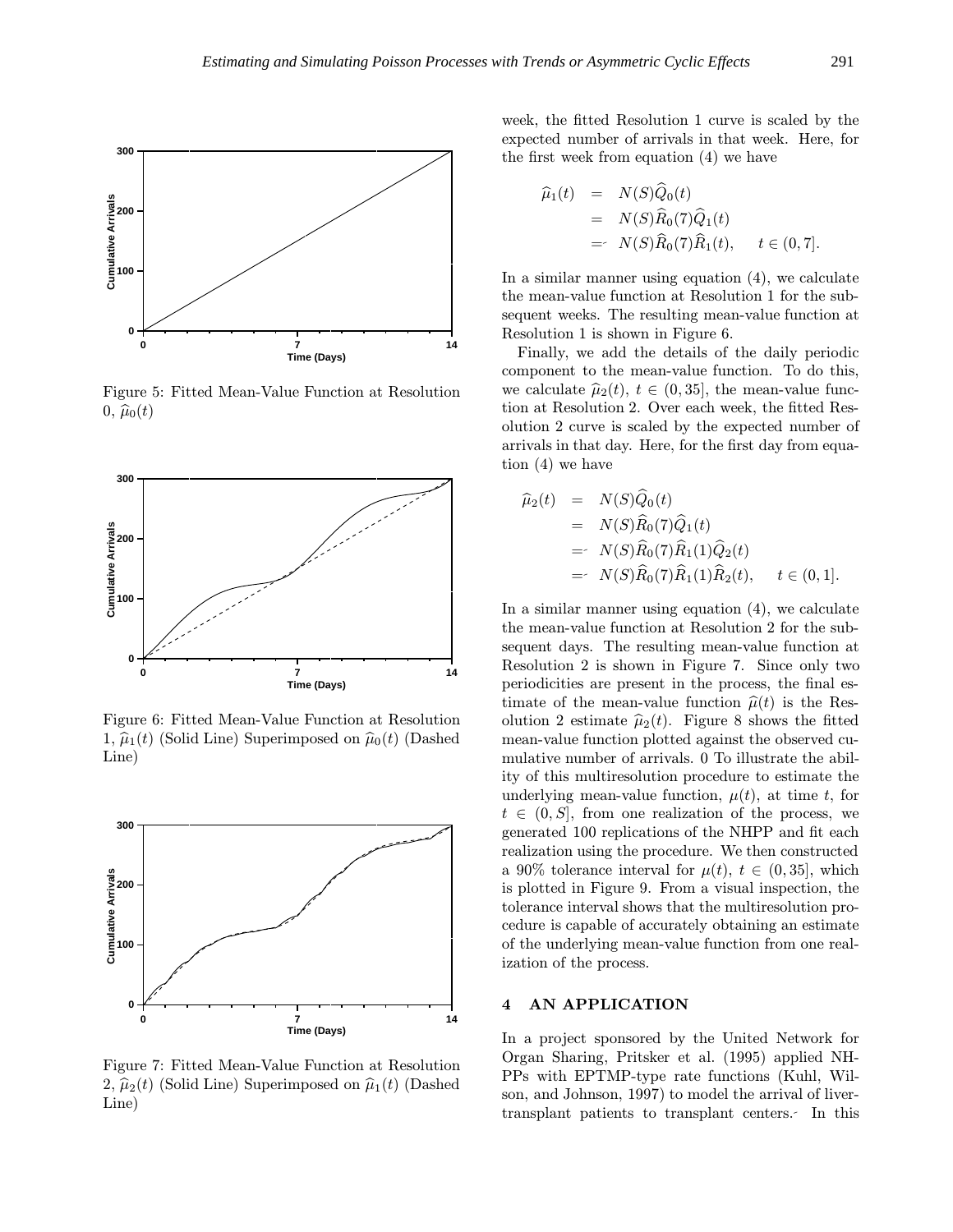example, we apply our heuristic method to the arrival process of liver transplant patients to Transplant Center 11 during 1992. The smoothed periodogram of the arrival process indicates two fundamental periodic components with periods of one day and one week. Over the year 1992, there does not appear to be any significant long-term tend. Figures 10 and 11 are histograms of the arrivals of patients by hour-ofthe-day and by the day-of-the-week, respectively.



Figure 8: Fitted Mean-Value Function,  $\hat{\mu}(t)$  (Smooth Curve) Superimposed on Observed Cumulative Number of Arrivals (Step Function)



Figure 9: 90% Tolerance Interval for  $\mu(t)$ ,  $t \in (0, 35]$ 

Applying the above method, three resolutions will be required. At Resolution 0, a smooth curve is fit to the cumulative number of arrivals over the interval (0, 366]. Since no significant long-term trend is present over this interval, the Resolution 0 curve is a linear function of time and the expected number of arrivals in (0, 366] is estimated by the observed number of arrivals  $N(366) = 172$ . Thus the fitted mean-value function at Resolution 0 is

$$
\widehat{\mu}_0(t) = \frac{172}{366}t \quad \text{for} \quad 0 \le t \le S = 366. \tag{5}
$$

Figure 12 shows the fitted mean-value function at Resolution 0.

The Resolution 1 curve is fit to the cumulative fraction of arrivals over the period of one week. Fitting a curve to the cumulative fraction of arrivals is the same as fitting a cumulative distribution function to observed data. For this example, a Bézier curve was fit to the cumulative fraction of arrivals at the end of each day. Since the fraction of arrivals occurring each day are the only values needed, the cumulative fraction of arrivals at the end of each day are the only points considered in fitting this curve. The Bézier curve was fit using the software package Prime (Wagner and Wilson 1996), designed for fitting distribution functions. The Bézier curve was manually fit using nine control points (so that the fitted Bézier function was a ninth-degree polynomial). Figure 13 shows the Resolution 1 Bézier curve fit to the cumulative fraction of arrivals at the end of each day.

The Resolution 2 curve is fit to the cumulative fraction of arrivals over the period of one day. Utilizing PRIME, we fitted a Bézier curve with ten control points (that is, a tenth-degree polynomial) to the cumulative fraction of arrivals using the method of least squares. The Resolution 2 curve is shown in Figure 14.

Given the curves of Resolutions 0, 1, and 2, the mean-value function can be calculated as described above. Figure 15 shows the fitted mean-value function. Since no long-term trend is contained in this model, the arrival rate over each week is the same. The arrival rate over each week is obtained by taking the derivative of the mean-value function. In this case, the mean-value function is just a constant multiplier of the Resolution 2 Bézier curve for each day of the week. Therefore, for each day of the week, the rate function is the constant multiplied by the derivative of the Resolution 2 Bézier curve. Figure 17 shows the rate function for each week of the interval (0, 366]. To give some indication of the ability of this heuristic method in comparison to other methods, the same data was fit using an EPTMP rate function. Figures 16 and 18 show the EPTMP mean-value function and rate function, respectively. As can be seen from the graphs of the rate functions, the heuristic method offers more flexibility in modeling asymmetric and multimodal behavior we see in the histograms of the arrivals by the day of the week and hour of the day.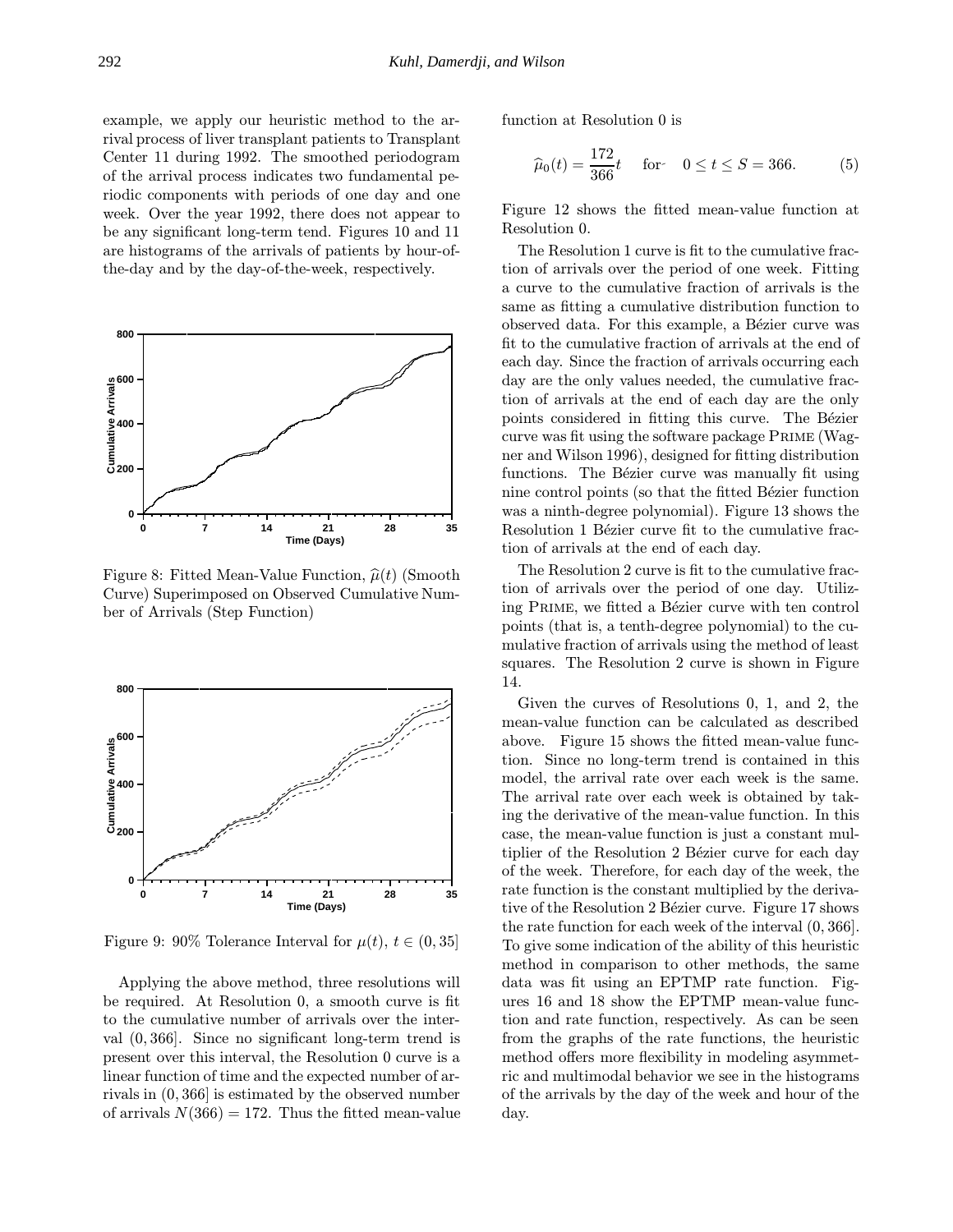

Figure 10: Histogram of the Number of Arrivals to Transplant Center 11 by Hour of the Day during 1992



Figure 11: Histogram of the Number of Arrivals to Transplant Center 11 by Day of the Week during 1992



Figure 12: Fitted Mean-Value Function  $\hat{\mu}(\cdot)$  at Resolution 0 versus the Cumulative Number of Arrivals over the Interval (0, 366]



Figure 13: Resolution 1 Function  $\widehat{R}_1(\cdot)$  Fitted to the Cumulative Fraction of Arrivals at the End of Each Day of the Week



Figure 14: Resolution 2 Curve versus the Cumulative Fraction of Arrivals over the Period of One Day



Figure 15: Fitted Mean-Value Function Using Heuristic Method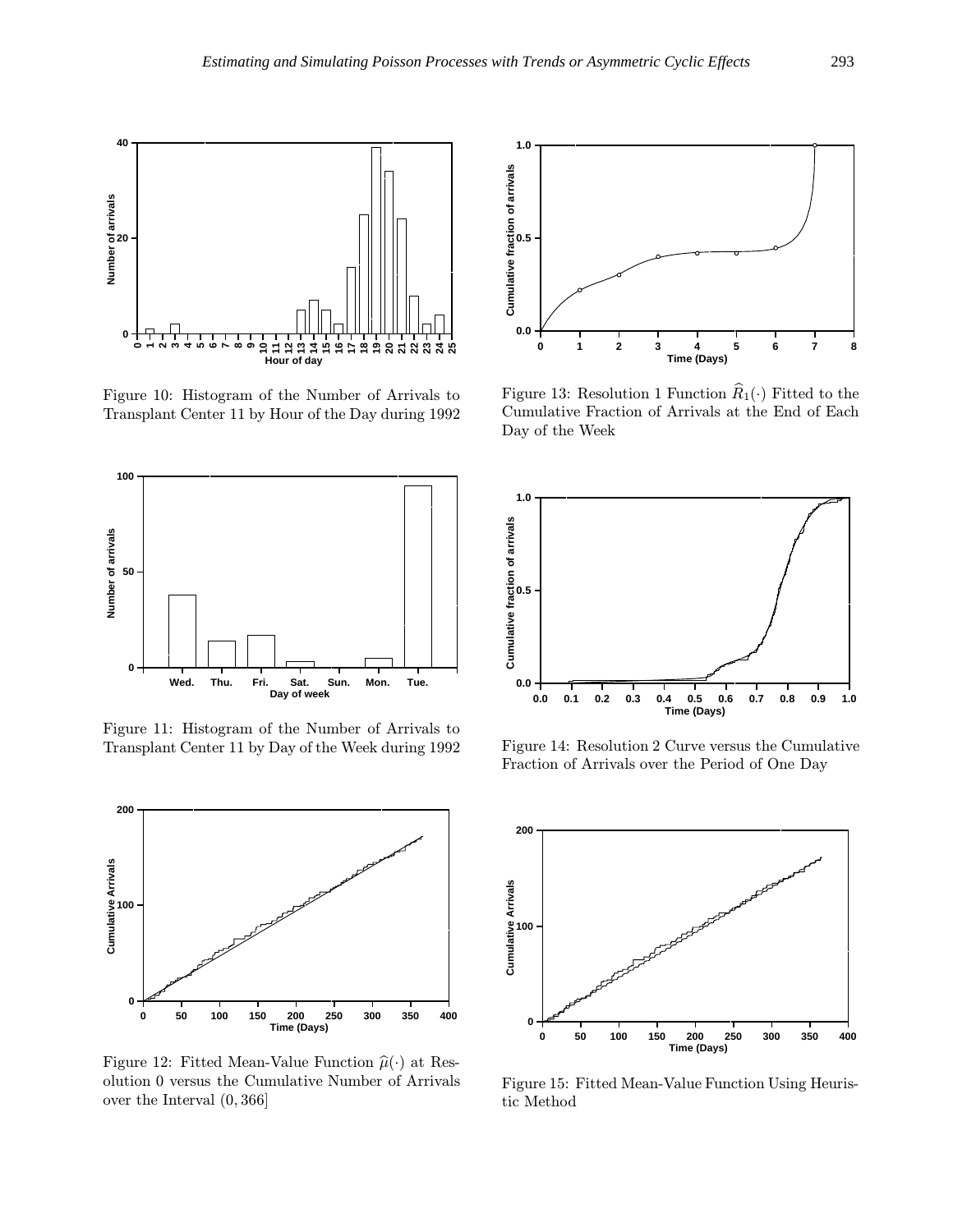

Figure 16: Fitted EPTMP Mean-Value Function



Figure 17: Fitted Weekly Rate Function Using Heuristic Method



Figure 18: Fitted Weekly EPTMP Rate Function

# 5 VARIATE GENERATION

We propose to use the method of inversion to generate realizations of the fitted NHPP. The following discussion is in terms of the theoretical NHPP. To generate variates from an estimated NHPP, replace the theoretical values with their corresponding estimates from the preceding discussion. For an NHPP having rate function  $\lambda(t)$ ,  $t \in [0, S]$ , the cumulative distribution function of the next event time  $\tau_i$  conditioned on the observed value  $\tau_{i-1} = t_{i-1}$  of the last event time is given by

$$
F_{\tau_i|\tau_{i-1}}(t|t_{i-1}) \equiv \Pr{\tau_i \le t|\tau_{i-1} = t_{i-1}}
$$
  
= 
$$
\begin{cases} 1 - \exp\left[-\int_{t_{i-1}}^t \lambda(z) dz\right], & \text{if } t \ge t_{i-1}, \\ 0, & \text{otherwise.} \end{cases}
$$

Thus to sample  $\tau_i$  by inversion given  $\tau_{i-1} = t_{i-1}$ , generate a random number  $U_i$  from the uniform distribution on the unit interval  $(0, 1)$  and compute

$$
\tau_i = F_{\tau_i|\tau_{i-1}}^{-1}(U_i|t_{i-1}).
$$

This amounts to solving for  $\tau_i$  in the equation

$$
\int_{\tau_{i-1}}^{\tau_i} \lambda(z) dz = -\ln(1-U_i).
$$

Taking  $\Delta = -\ln(1 - U_i)$ , we have

$$
\Delta = \int_{\tau_{i-1}}^{\tau_i} \lambda(z) dz = \mu(\tau_i) - \mu(\tau_{i-1}).
$$

If  $\tau_{i-1}$  and  $\tau_i$  are in the j<sup>th</sup> cycle of Resolution p, where j is an integer such that  $(j-1)b_p \leq \tau_{i-1}, \tau_i$  $jb_p$ , then we have

$$
\Delta = c_j [R_p(\tau_i - (j-1)b_p) - \rho_{i-1}], \tag{6}
$$

where  $c_j \equiv \mu(jb_p) - \mu((j-1)b_p)$  and where  $\rho_{i-1} \equiv$  $R_p(\tau_{i-1}-(j-1)b_p)$ . Solving for  $\tau_i$  in (6), we have

$$
\tau_i = (j-1)b_p + R_p^{-1}(\rho_{i-1} + \Delta/c_j).
$$

Now  $\tau_{i-1}$  and  $\tau_i$  are in the same Resolution-p cycle  $[(j-1)b_p, jb_p]$  if and only if

$$
\Delta < c_j(1 - \rho_{i-1}).\tag{7}
$$

If condition  $(7)$  is not satisfied, then the Resolution- $p$ cycle containing  $\tau_i$  has index

$$
k(i) = \max \left\{ \ell : c_j(1 - \rho_{i-1}) + \sum_{r=j+1}^{\ell-1} c_r < \Delta \right\};
$$